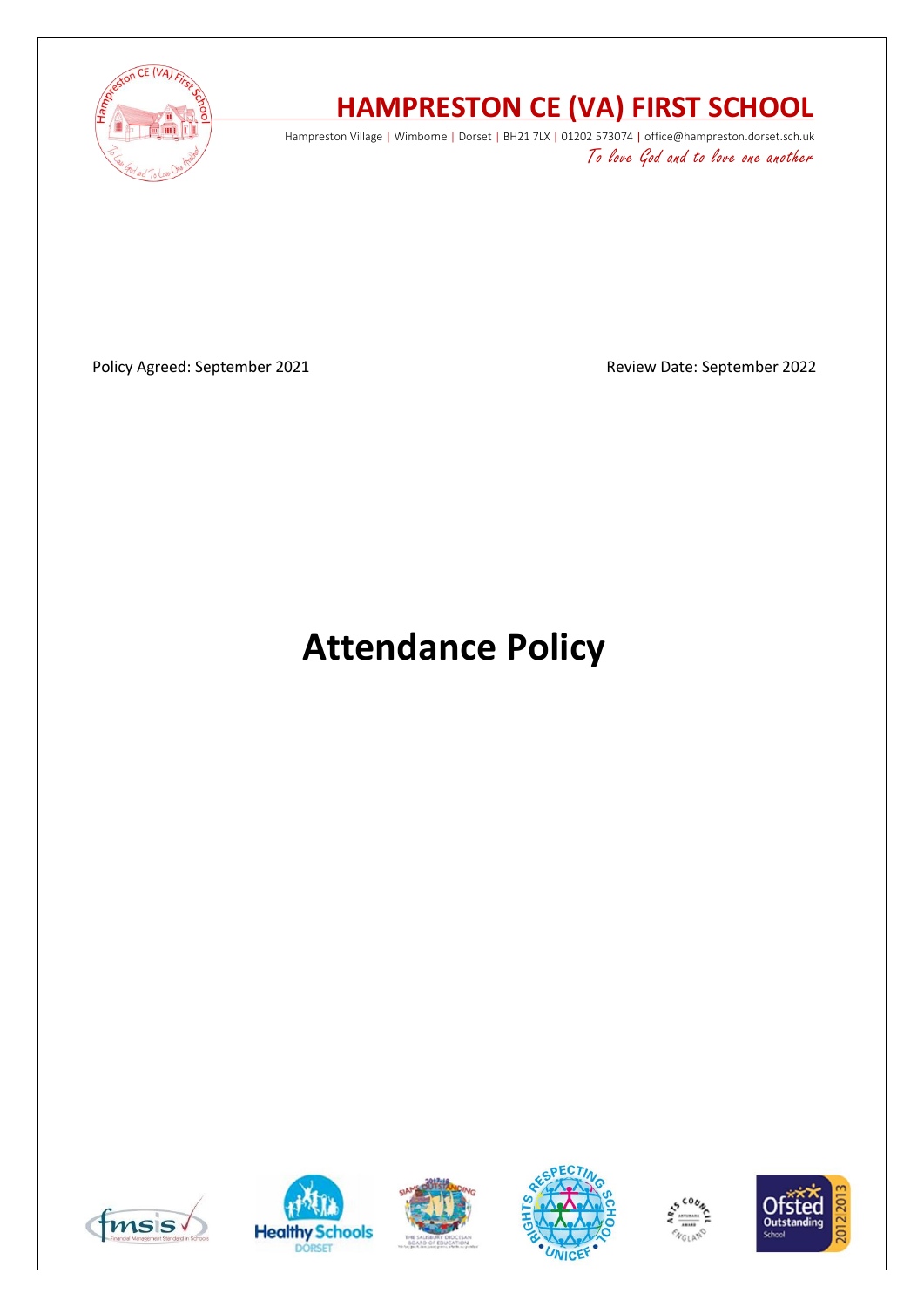### **Why is regular attendance so vital?**

There is a clear link between poor attendance at school and low achievement. Government figures show that:

- Of pupils who fall below 50% attendance, only 3% will achieve 5 A-C grades at GCSE (including maths and English)
- Of pupils in the 80%-90% range, only 35% will achieve 5 A-C grades at GCSE (including maths and English)
- Of pupils below 95%, only 73% will achieve 5 A-C grades at GCSE (including maths and English)

We want the children at Hampreston CE (VA) First School to have the best possible life chances, so will do all that we can to encourage attendance of well above 95%.

## **First Day Absences**

Any phone calls regarding absence are on school systems. Parents must ring in before 9.30am on the first day of their child's absence from school. Children's absences must be written on the daily 'Absentee Log'. If a parent has not phoned the school by this time, then by law, the school must contact the parent to ascertain the reason for absence. The First Day Absence Log must be completed, recording school actions and the reasons given by the parent for the absence. If the school cannot contact the parent, and they do not phone the school back before 9.30am, the school may choose to carry out a welfare check or request a welfare call be made to home by the attendance workers/Police.

If children leave school during the day, other than on a school trip, their name must be recorded in the Pupil Signing In/Out Book, noting the time they left school and the reason why. Similarly, if children are late into school (after registers have closed), this must be entered into the Pupil Signing In/Out Book, stating the time they arrived at school and the reason for the lateness.

When a child returns to school after any absence, a letter/email should be sent by the parent/guardian confirming the reason for absence. This is then filed within the pupil's admissions folder. The Management Information System (MIS) is updated twice daily, for both morning and afternoon registration. This enables access to many types of information – trends, particular age groups, numbers of any particular type of absence etc.

The school monitors attendance and this is also carried out by Local Authority Attendance Team. If we have a concern about attendance and/or lateness, we will use the following to inform parents about their child's attendance.

- Concerns about lateness
- Letter of concern (children below 95%)
- Invitation to attend a meeting with the school and/or LA Attendance Team

### **Lateness**

Parents should make sure children are in school by the start time. If a child is late, they must report to the office, so that the registers can be updated.

### **Appointments during the day**

Parents should avoid arranging appointments for their child during the day, wherever possible. However, if this is unavoidable, parents should telephone, email or send a note giving details of the appointment. When collecting children for an appointment, parents should bring a copy of the appointment card or letter. Children should only be taken out of school for **their own** appointments.

Siblings **will not** be excused because another family member etc. as an appointment.